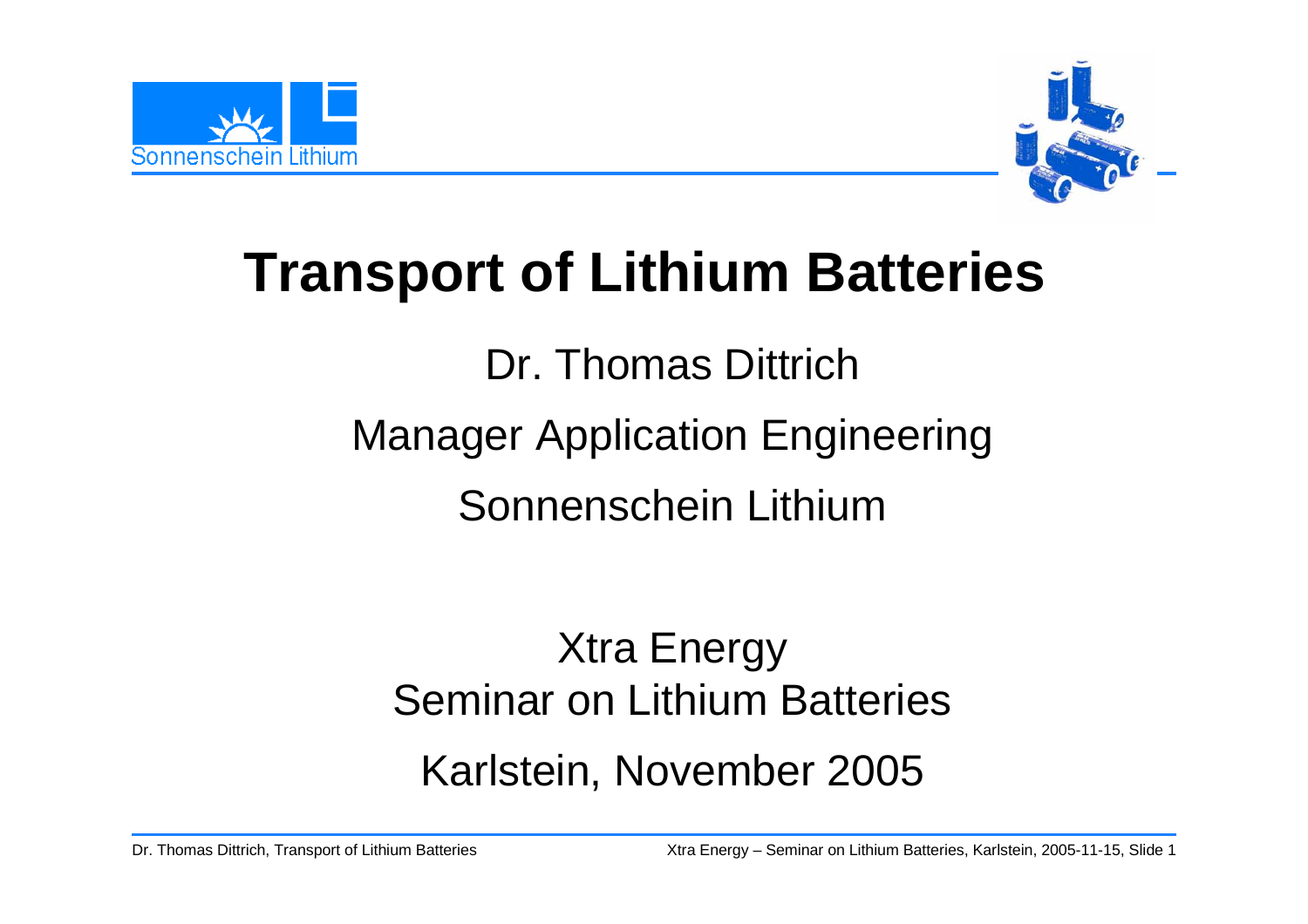





- **Incidents (Air Transport)**
- ▶ Major Players
- 4 UN 3090 Overview
- $\blacktriangleright$ Definitions, Exemption limits
- $\blacktriangleright$ Transport regulations and exemptions
- $\blacktriangleright$ Packaging, marking and documents
- **Figure 1 Transport tests**
- $\blacktriangleright$ More information sources.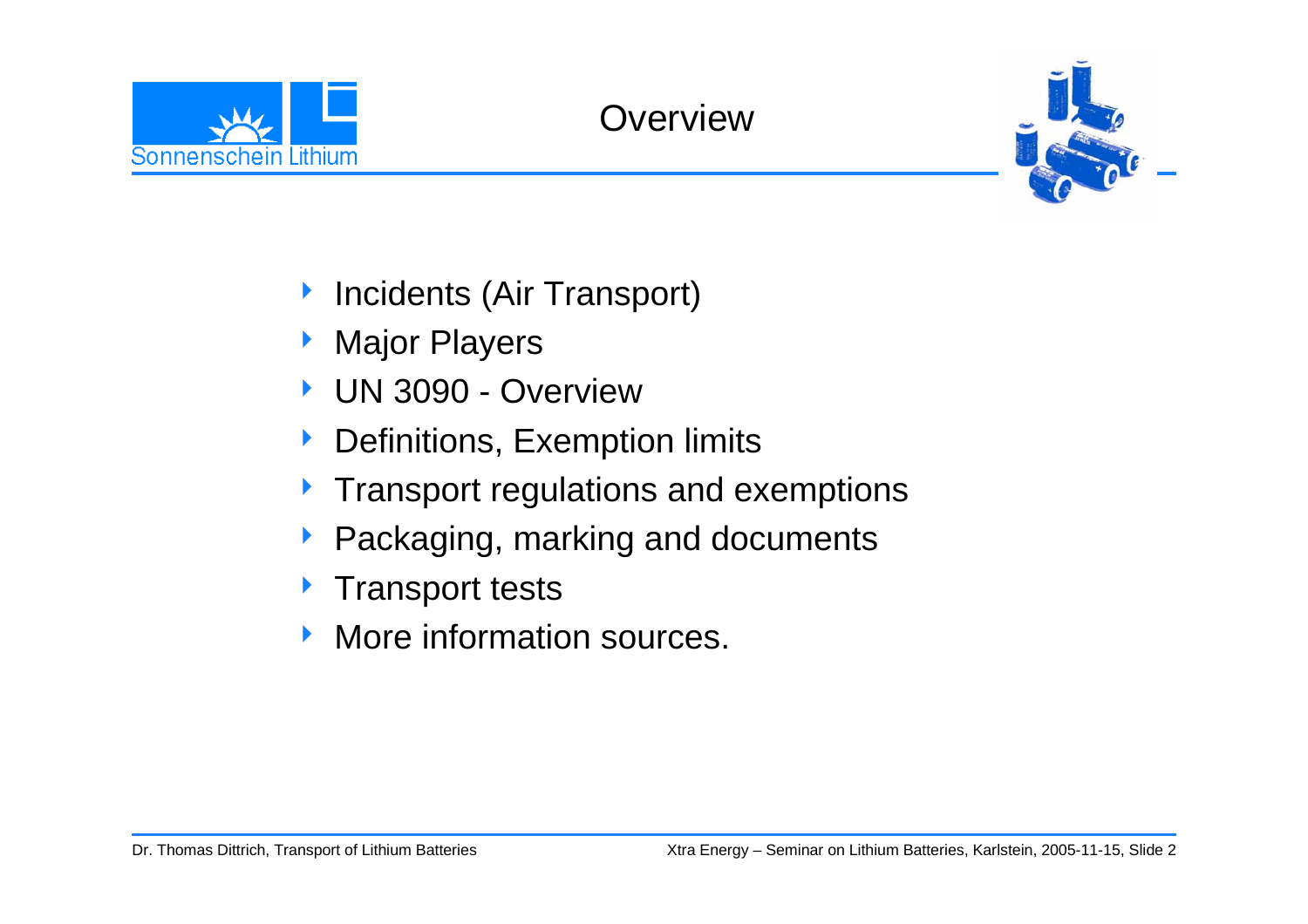| Sonnenschein Lithium |                 | Incidents (Air Transport)<br>1996 - 2004 |                                |
|----------------------|-----------------|------------------------------------------|--------------------------------|
| When?                | Where?          | Type of battery                          | Damage                         |
| 11x<br>1996 - 1999   | 14x<br>Cargo    | 10x<br>Lead acid                         | 15x<br>Fire                    |
| 10x<br>2000-2004     | 2x<br>Passenger | 2x<br><b>Alkaline</b>                    | 1 x<br>Explosion <sup>1)</sup> |
|                      | 5x<br>Ground    | 3x<br><b>NiCad</b>                       | 4x<br>Heat                     |
|                      |                 | 4x<br>Lithium                            | 1 x<br>Unknown                 |
|                      |                 | 2x<br>Unknown                            |                                |

1) Alkaline in Flashlight

**College** 

Source: ICAO DGP-WG/04-IP/9, Abu Dhabi, Oct 2004 (by R. Richard)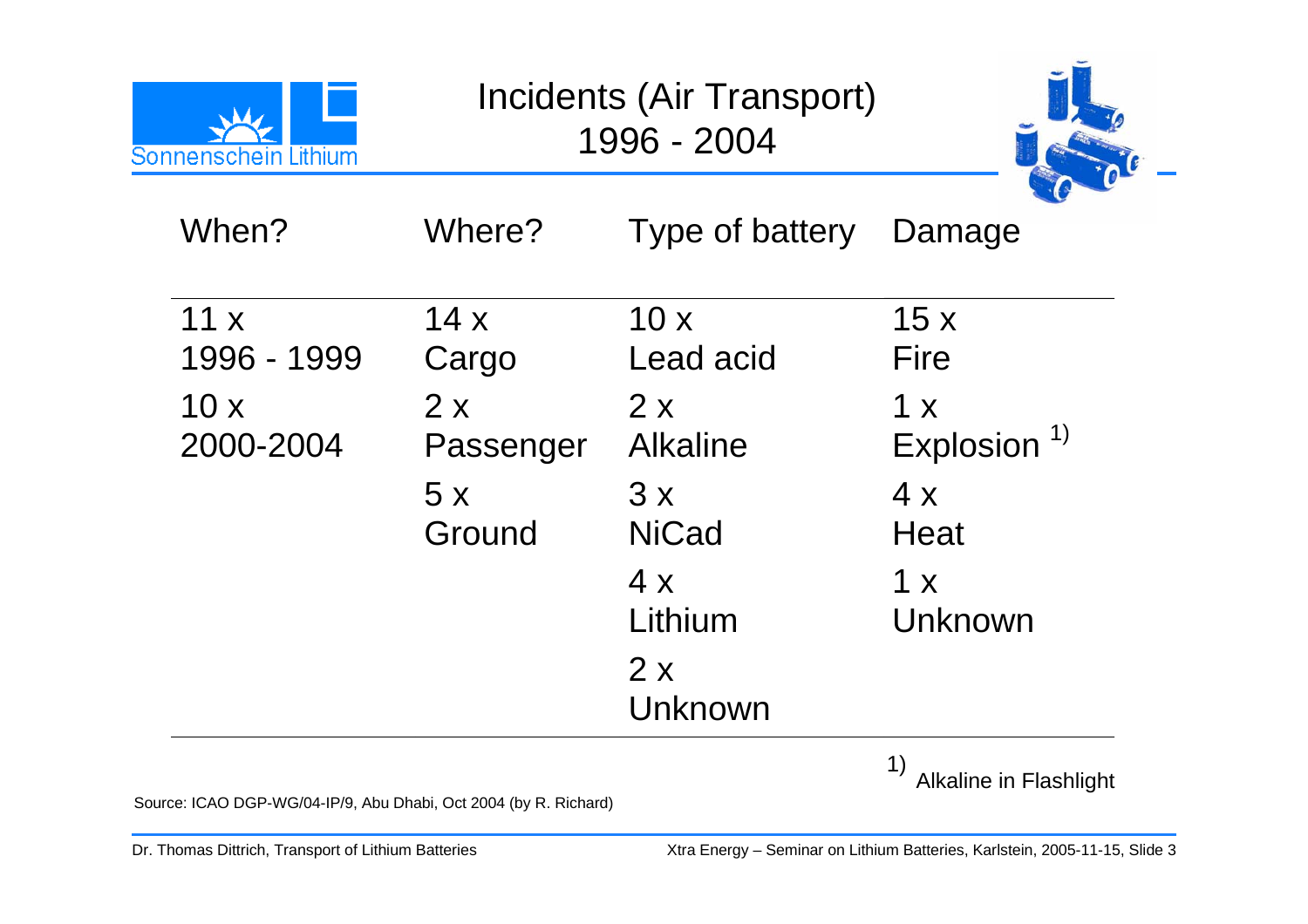

#### Transport Regulations



- $\blacktriangleright$  Lithium batteries are classified as Dangerous Goods
	- Class 9, Miscellaneous
	- UN No. 3090 Lithium batteries
	- UN No. 3091 Lithium batteries packed in/with equipment
- **Transport of Dangerous Goods is regulated by law**
- $\blacktriangleright$  National laws are harmonized on different levels by International Governmental Organizations.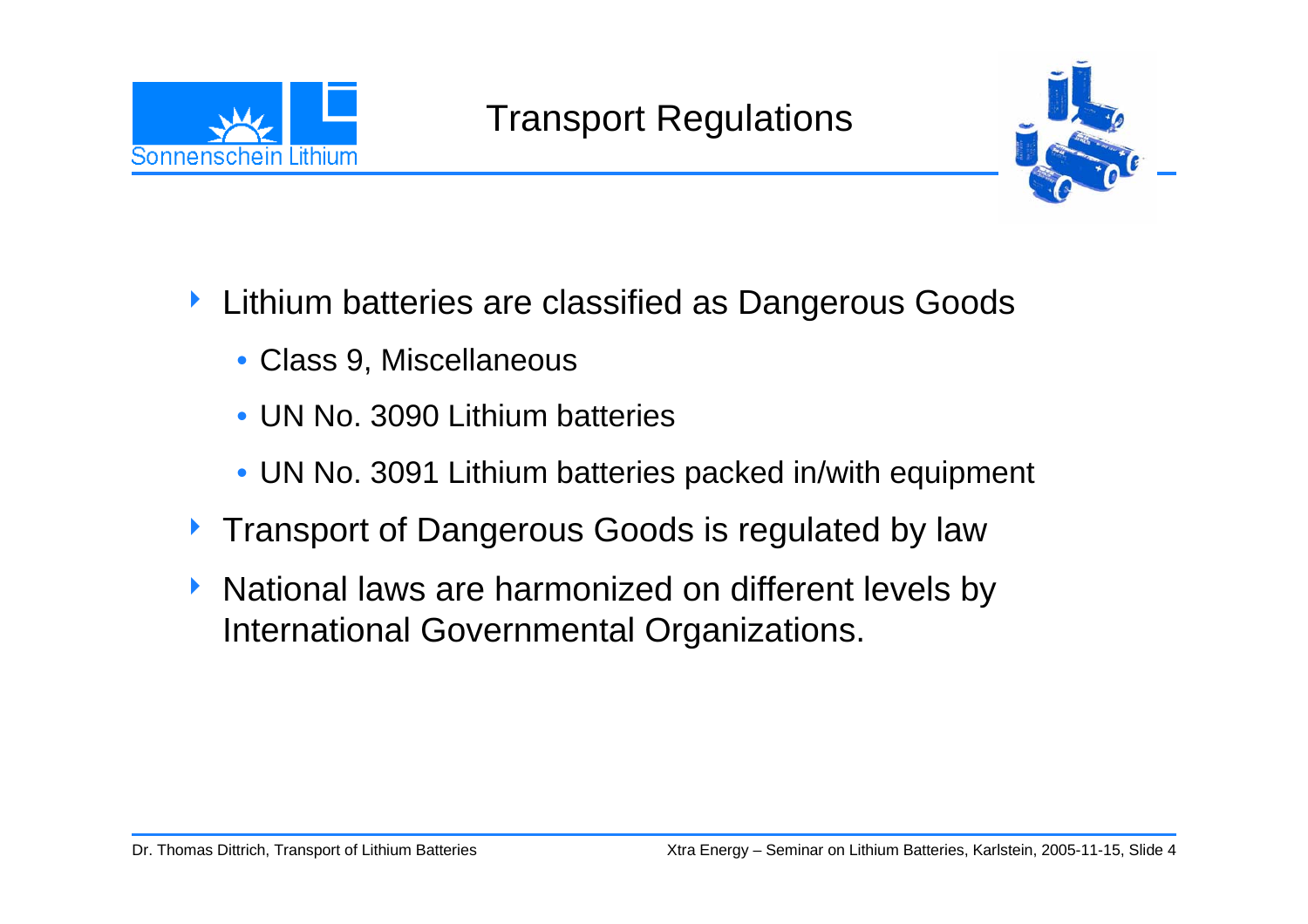

#### Transport of Dangerous Goods International Context



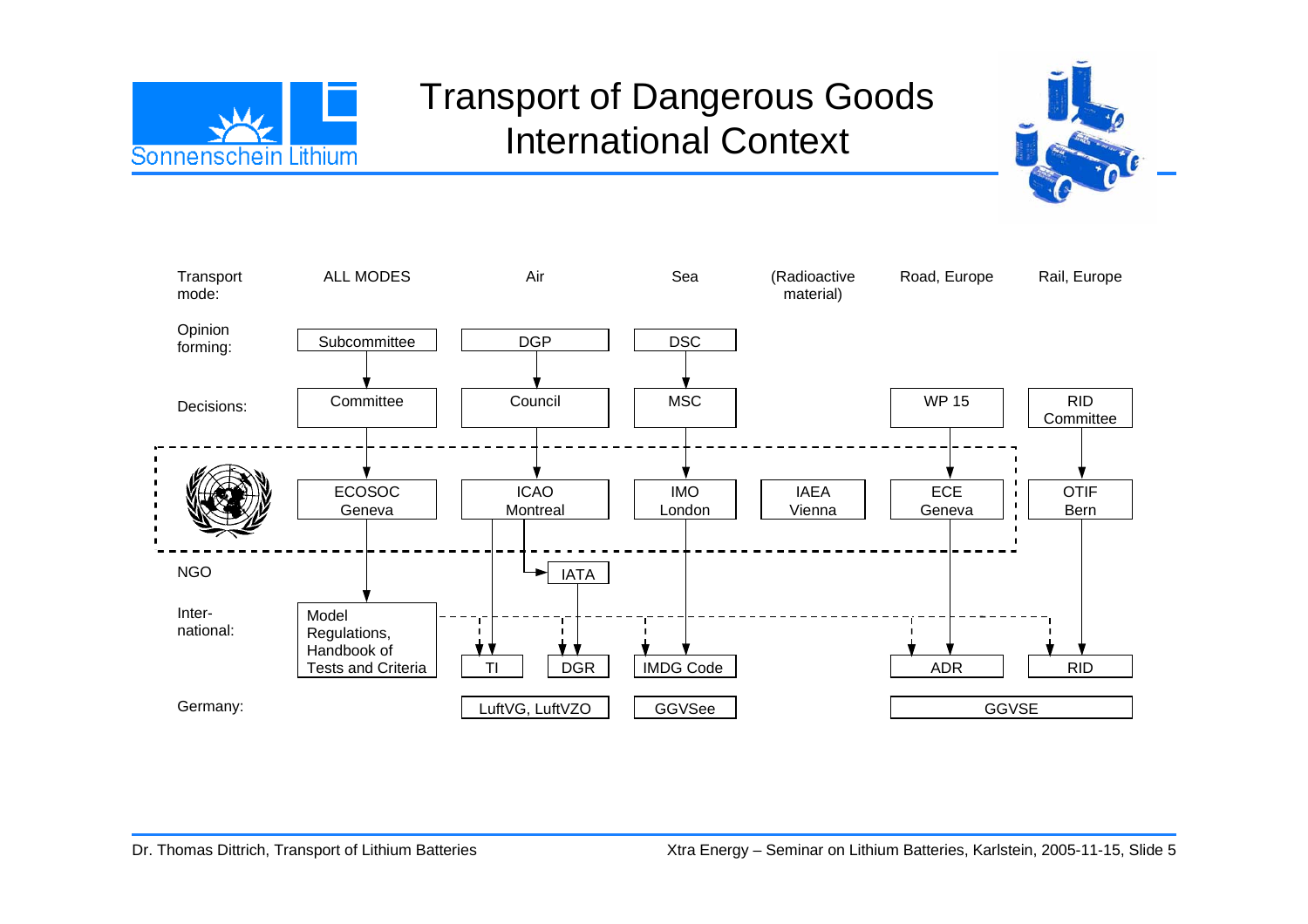

## UN No. 3090 - Lithium Batteries Overview (ADR)



|                                 |                |                                          | see chapter<br>(ADR 2001) |  |
|---------------------------------|----------------|------------------------------------------|---------------------------|--|
| Class                           | 9              | <b>Miscellaneous</b>                     | $2.2^{\circ}$             |  |
| <b>Classification code</b>      | M <sub>4</sub> | Lithium batteries                        | 2.2.9.1.7                 |  |
| Packing group                   | H              | Medium danger                            | 2.1.13                    |  |
| Labels                          | 9              | Class 9 label                            | 5.2.2                     |  |
| <b>Special provisions</b>       | 188            | Exempted if                              | 3.3                       |  |
|                                 | 230            | Class 9 if                               |                           |  |
|                                 | 310            | <b>Small lots</b>                        |                           |  |
|                                 | 636            | <b>Used batteries</b>                    |                           |  |
| Limited quantities              | LQ0            | <b>No</b>                                | 3.4.6                     |  |
| Packing instruction             | P903           | <b>Lithium batteries</b>                 | 4.1.4                     |  |
| <b>Transport category</b>       | $\overline{2}$ | <b>Exemptions</b><br>under 333 kg        | 1.1.3.6                   |  |
| Special provisions for carriage | V <sub>1</sub> | Closed or sheeted<br>vehicles/containers | 7.2.4                     |  |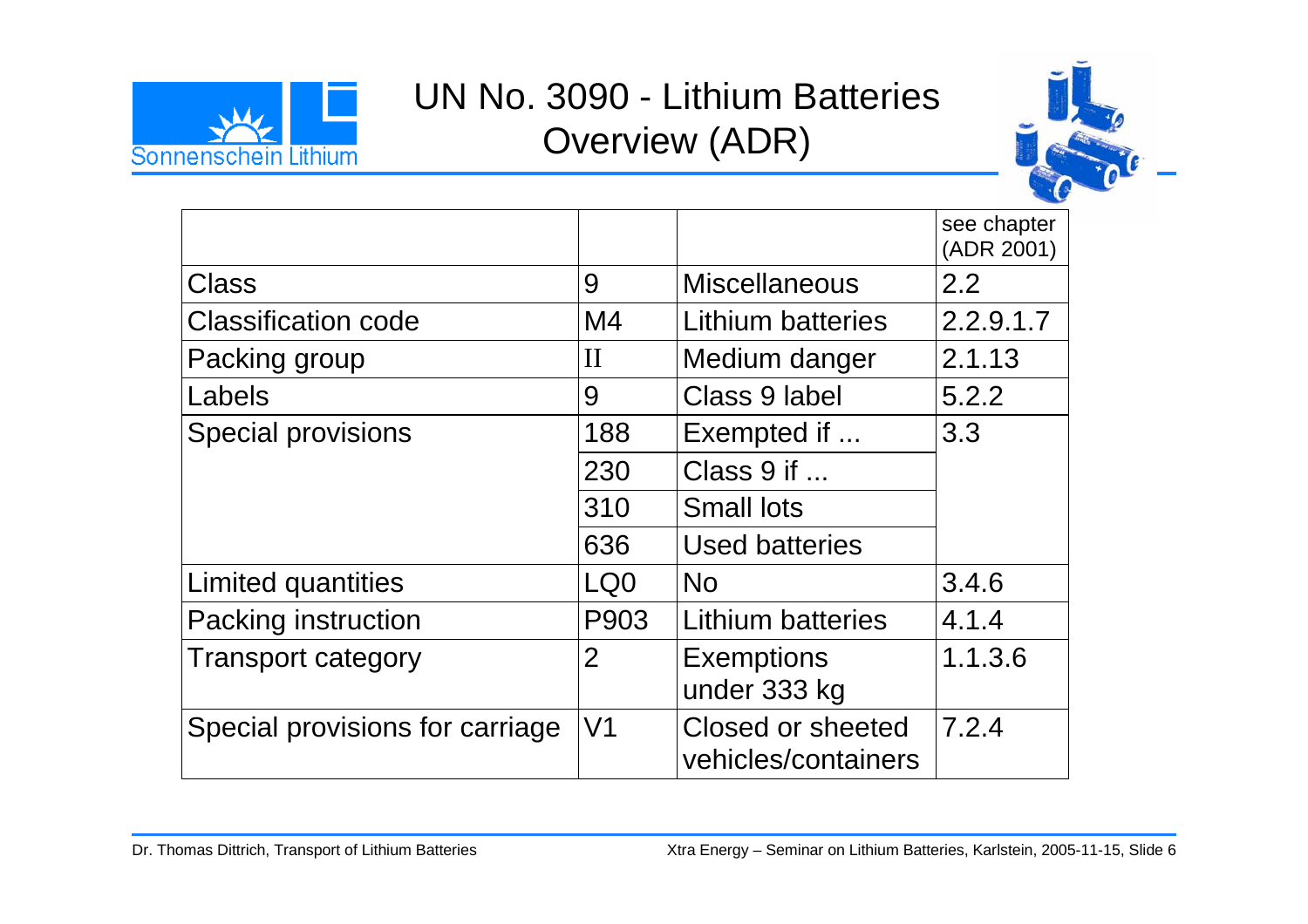

## UN Nr. 3090 - Lithium batteries Overview (IATA)



|                      |                                  |         |                               | see<br>Chapter |
|----------------------|----------------------------------|---------|-------------------------------|----------------|
| <b>Class</b>         |                                  | 9       | Miscellaneous dangerous goods | 3.9            |
| Sub risk             |                                  |         |                               |                |
| Packing group        |                                  | $\prod$ | Medium danger                 | 3.0.3          |
| Packing instructions |                                  | P903    | Lithium batteries             | 5.9            |
|                      |                                  | P912,   | Lithium batteries in/         |                |
|                      |                                  | P918    | with equipment                |                |
| <b>Hazard label</b>  |                                  | 9       | Class 9                       | 7.3.17         |
| Limited quanitity    |                                  |         | <b>No</b>                     |                |
|                      | Max. gross mass                  | $5$ kg  |                               |                |
| Cargo<br>aircraft    | Max. gross mass                  | 35 kg   |                               |                |
|                      | <b>Handling label</b>            | Yes     | Cargo aircraft only           | 7.4.2          |
|                      | <b>Special provisions</b><br>A45 |         | <b>Exemptions</b>             | 4.4            |
|                      |                                  | A88     | Prototypes                    |                |
|                      |                                  | A99     | over 35 kg                    |                |

Dr. Thomas Dittrich, Transport of Lithium Batteries Xtra Energy – Seminar on Lithium Batteries, Karlstein, 2005-11-15, Slide 7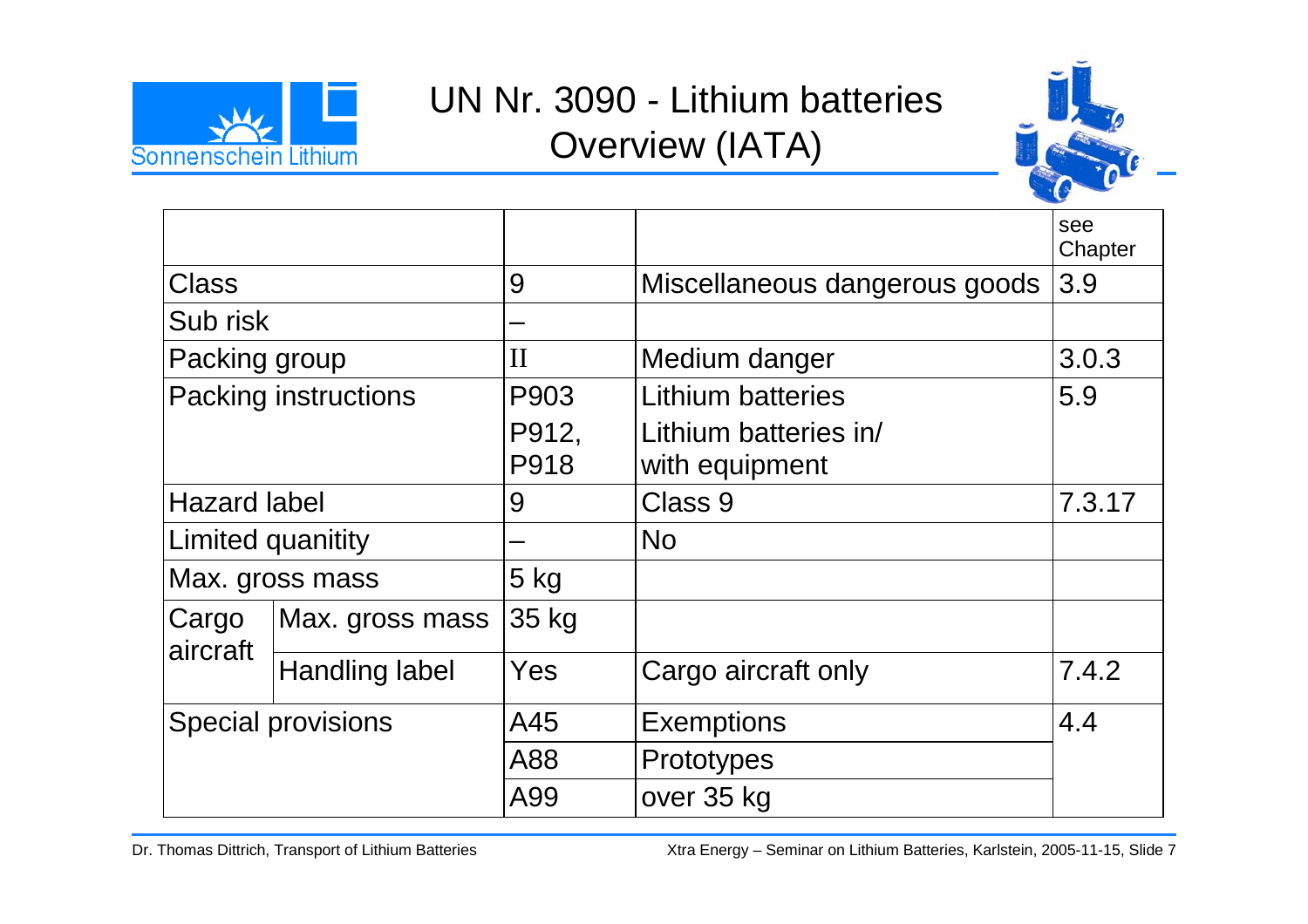

## UN Model Regulations Definition of cell



- ◆ Cell:
	- Single encased electrochemical unit
- ▶ Small cell:
	- Cell with not more than 12 g Li
- $\blacktriangleright$  Large cell:
	- Cell with more than 12 g Li.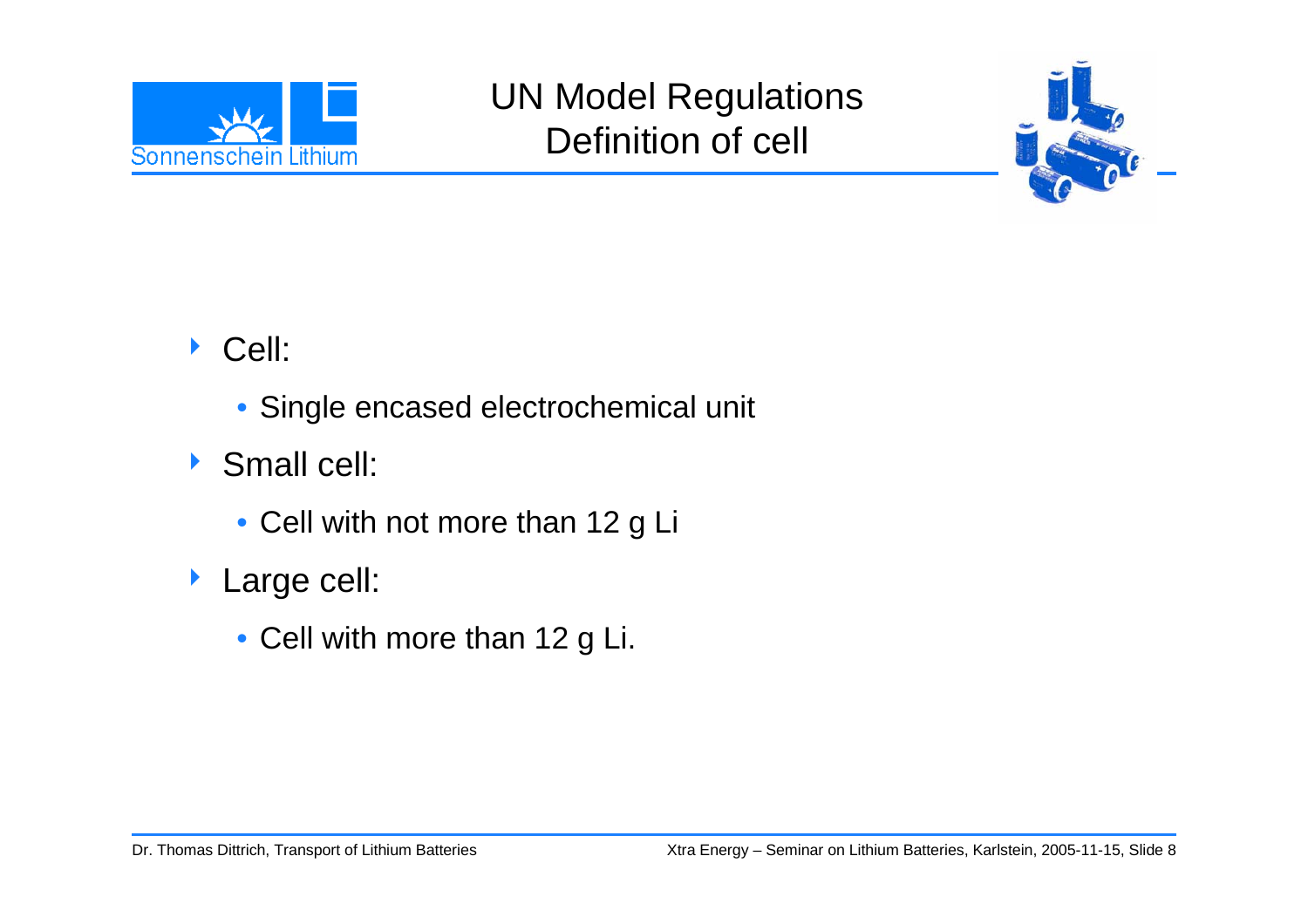

## UN Model Regulations Definition of battery



- $\blacktriangleright$  Battery:
	- One or more cells which are electrically connected together, including case, terminals, and markings
- ▶ Small battery:
	- Battery with not more than 500 g Li, composed of small cells
- $\blacktriangleright$  Large battery:
	- Battery with more than 500 g Li.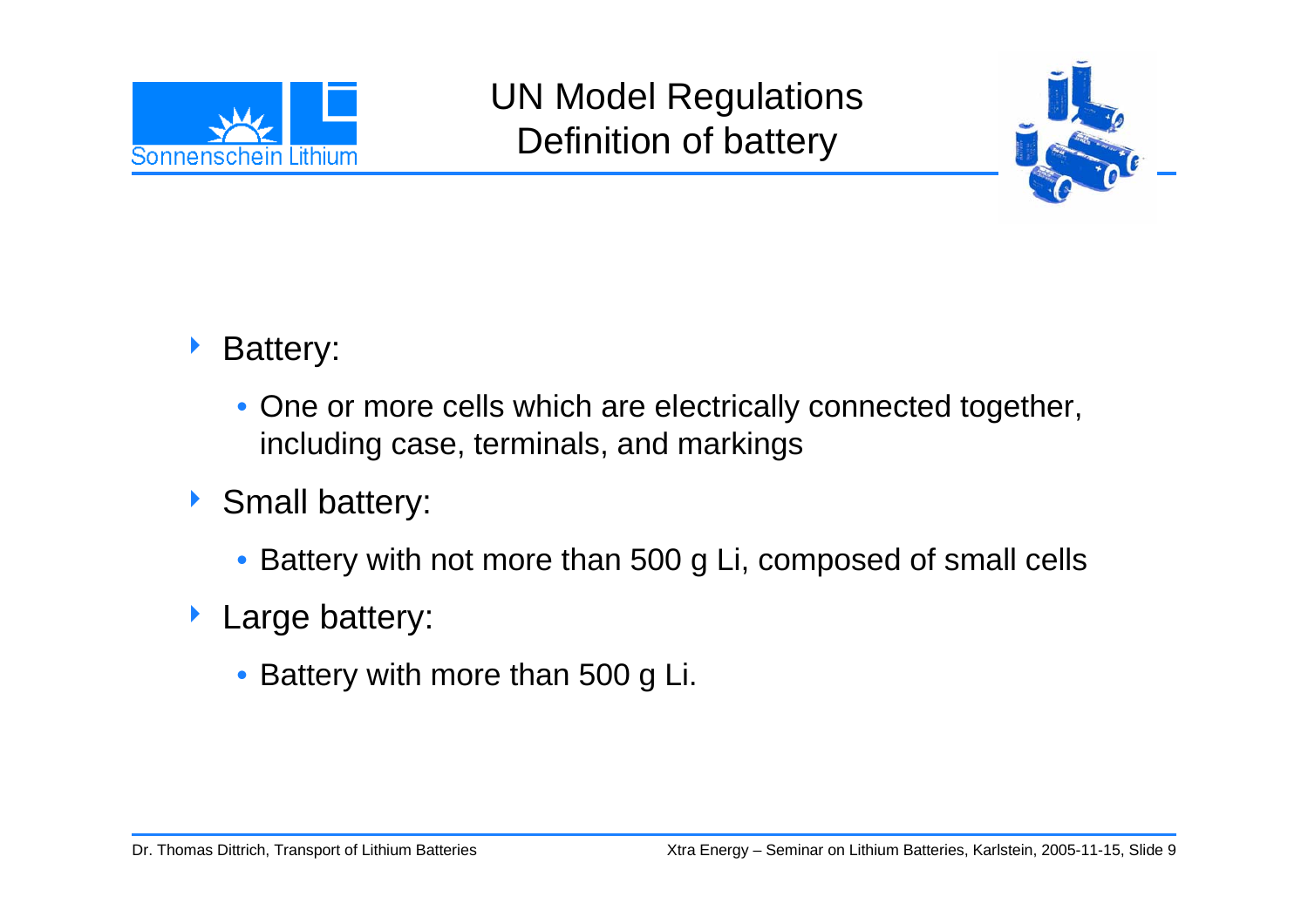

#### UN Model Regulations Basis for classification



- 4 *System*
	- lithium metal
	- lithium ion
- 4 *Assembly status*
	- cell
	- battery
- $\blacktriangleright$  *Lithium content*
	- mass.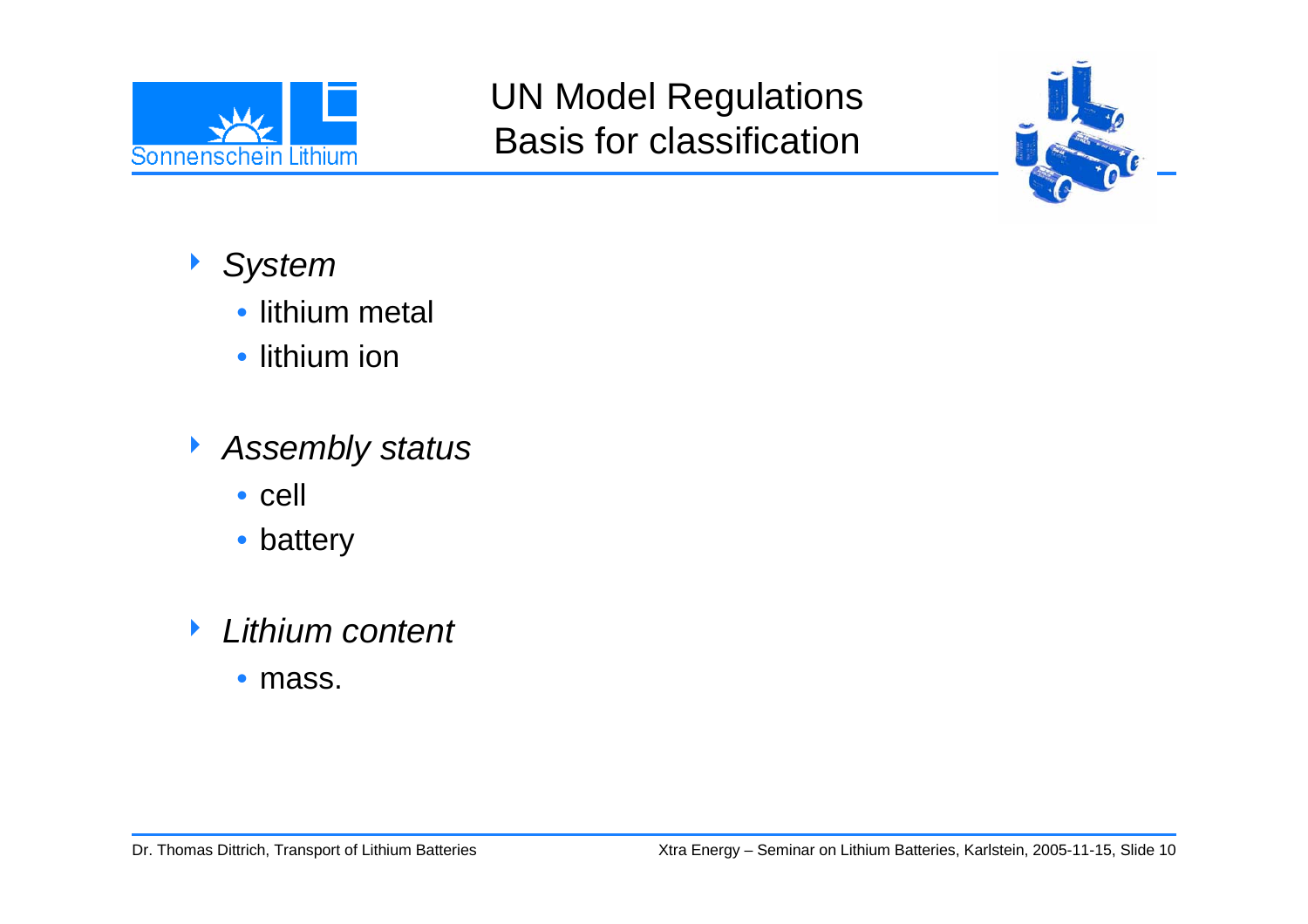

#### Exemption limits



|              | Li per<br>cell             | Li per<br>battery $\frac{1}{2}$ | subject to<br>regulations | <b>UN</b> tests<br>required |
|--------------|----------------------------|---------------------------------|---------------------------|-----------------------------|
| Li-          | $\leq 1$ g                 | $\leq$ 2 g                      | No <sup>2</sup>           | Yes                         |
| <b>Metal</b> | > 1 g                      | > 2 g                           | Yes                       | Yes                         |
| Li-Ion       | $\leq 1.5$ g <sup>3)</sup> | $\leq 8$ g <sup>3)</sup>        | No <sup>2</sup>           | Yes                         |
|              | $> 1.5 g^{3/2}$            | $> 8 g^{3/2}$                   | Yes                       | Yes                         |

<sup>1)</sup> Battery cotains one or more cells

- 2) Under certain conditions (see Special Provision 188)
- 3) Equivalent content: 3 Ah correspond to 1 g Li (per cell).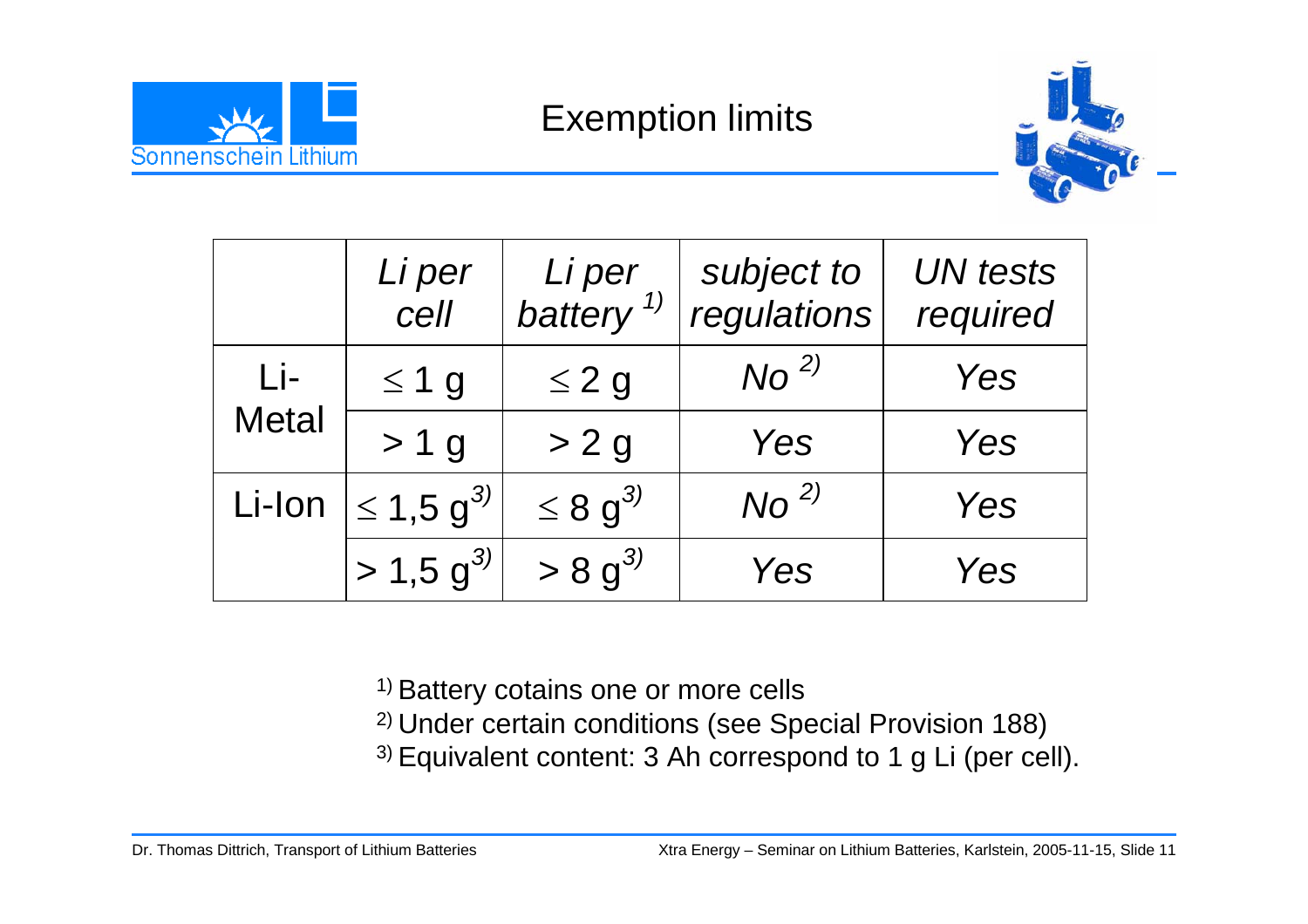

Not subject to regulations - Conditions:



- $\blacktriangleright$ Transport tests must have been passed
- $\blacktriangleright$  Cells and batteries must be separated so as to prevent short circuit
- ▶ Cells and batteries must be packed in strong packaging
- $\blacktriangleright$  For packages with more than 24 cells / 12 batteries:
	- Hazard communication on package and in document
	- Package withstands 1.2 m drop, no shifting, no contact
	- Not more than 30 kg gross mass per package.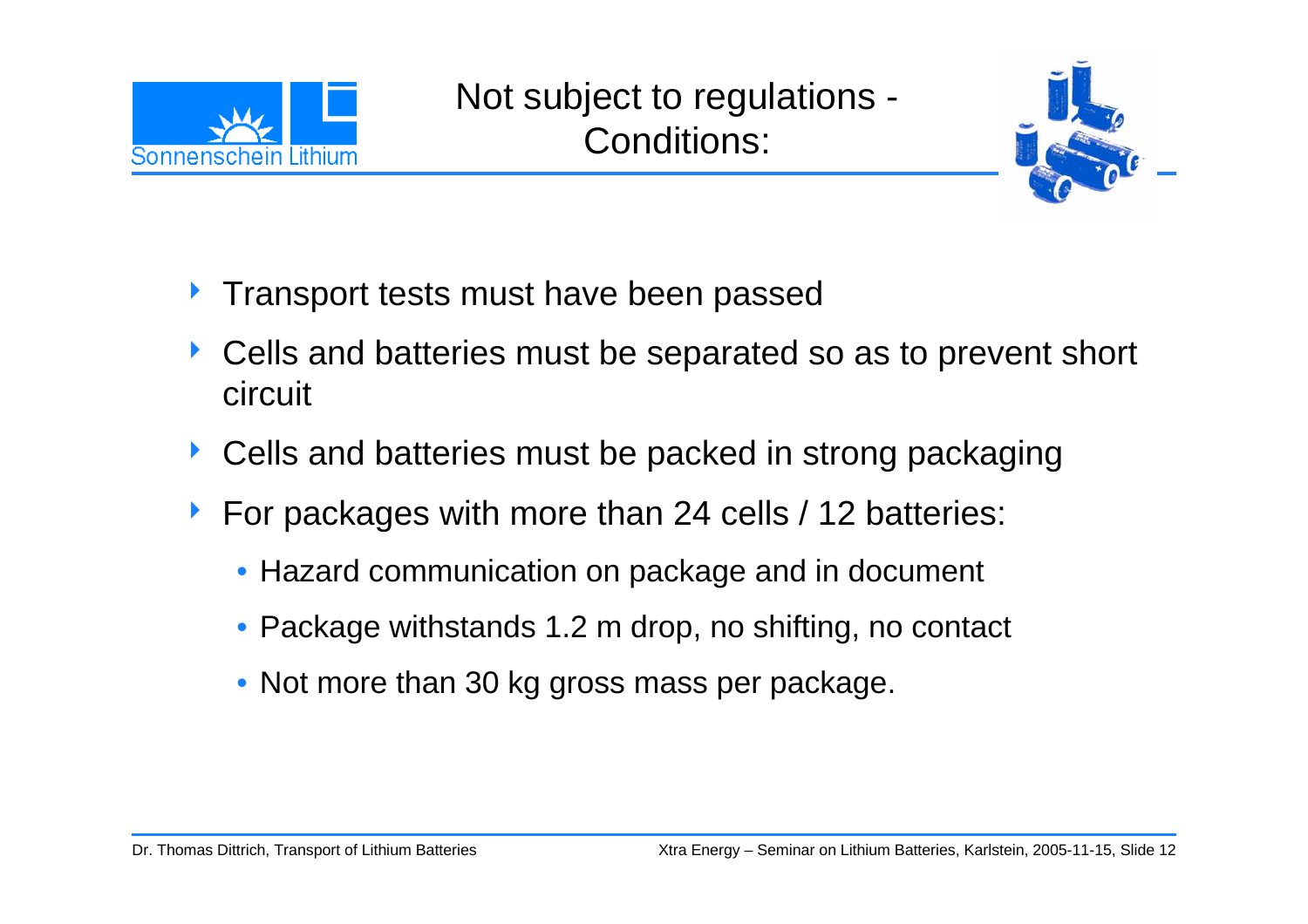

#### Hazard Communication



Shipment not subject to regulations

Package:



Document: "This shipment contains lithium batteries. Handle with care. Flammable if damaged. If package is damaged, batteries must be quarantined, inspected and repacked. For emergency information, call: xyz"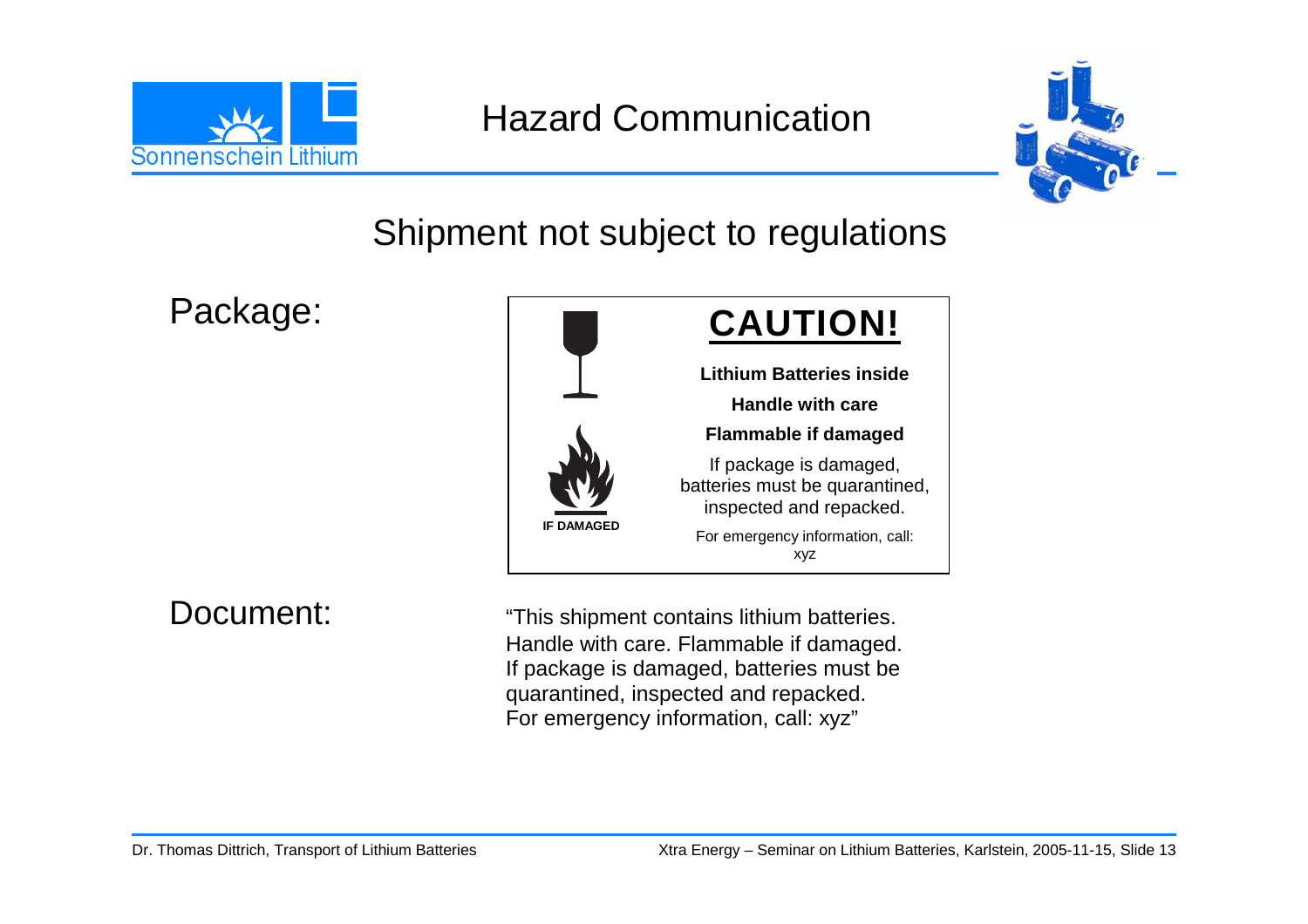

#### Subject to regulations means:



- $\blacktriangleright$  Limited mass per package, depending on transport mode and packaging type approval
	- max. 5 kg passenger aircraft
	- other modes: max. gross mass of package per approval
- ▶ Authorized packaging: Packing group II
- $\blacktriangleright$ Packaging must prevent short circuit
- ▶ Special labelling: Class 9 label
- **Special documents** 
	- Shipper's declaration
	- Instructions in writing (road transport).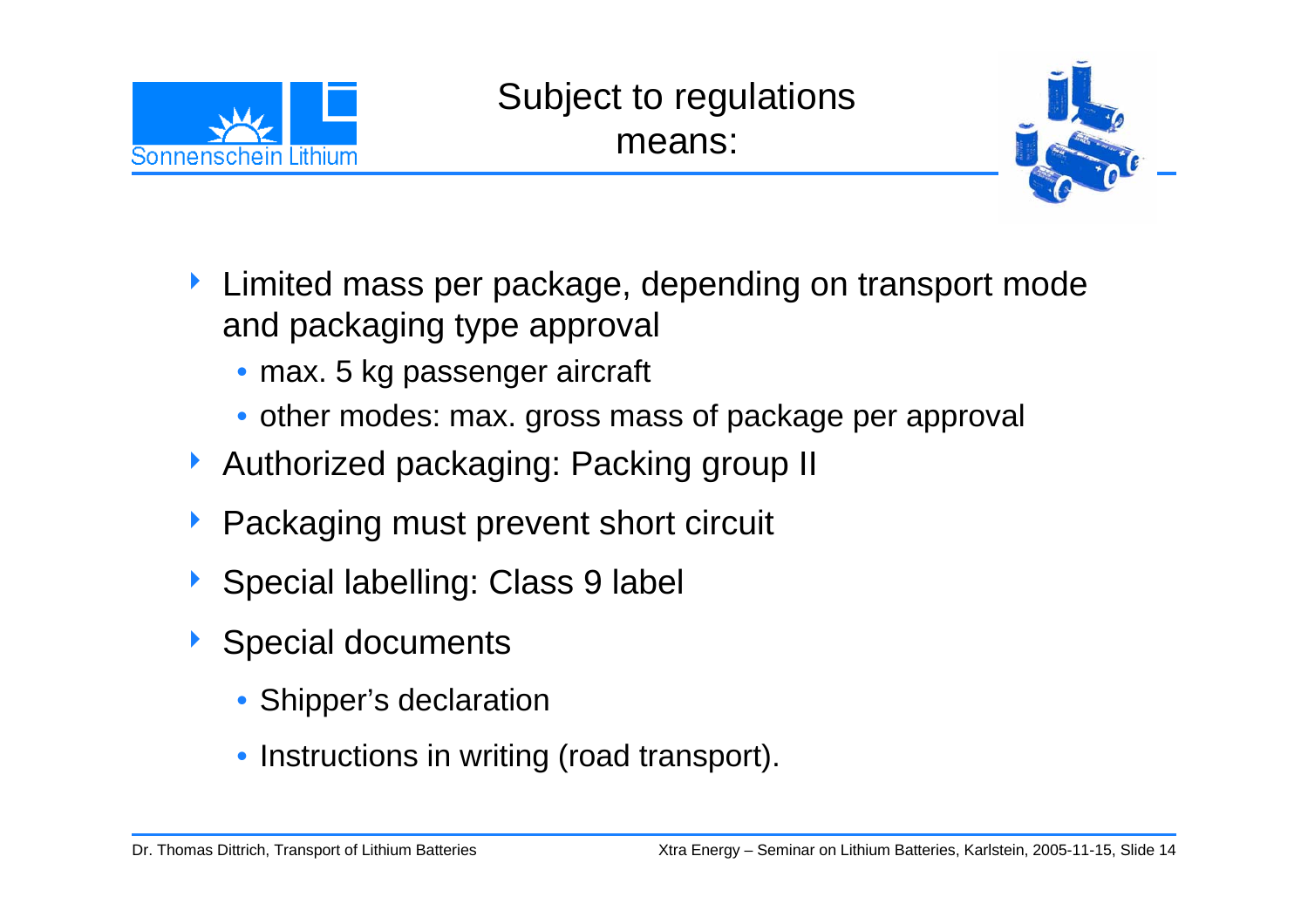



- $\blacktriangleright$ Without transport testing:
- ▶ Special provision 310 (ADR, IMDG Code)
- $\blacktriangleright$ Lots up to 100 batteries (pilot production, small production runs)
- Air transport:  $\leq$  24 cells,  $\leq$  12 batteries + DOT authorisation
- ▶ Subject to dangerous goods regulations
- ▶ Packing group I (SOLi: "Utz Poolbox")
- $\blacktriangleright$ Packaging must be DOT authorised
- Each cell and battery individually packed in an inner packaging
- $\blacktriangleright$ Cushioning material to be non-combustible and then conductive.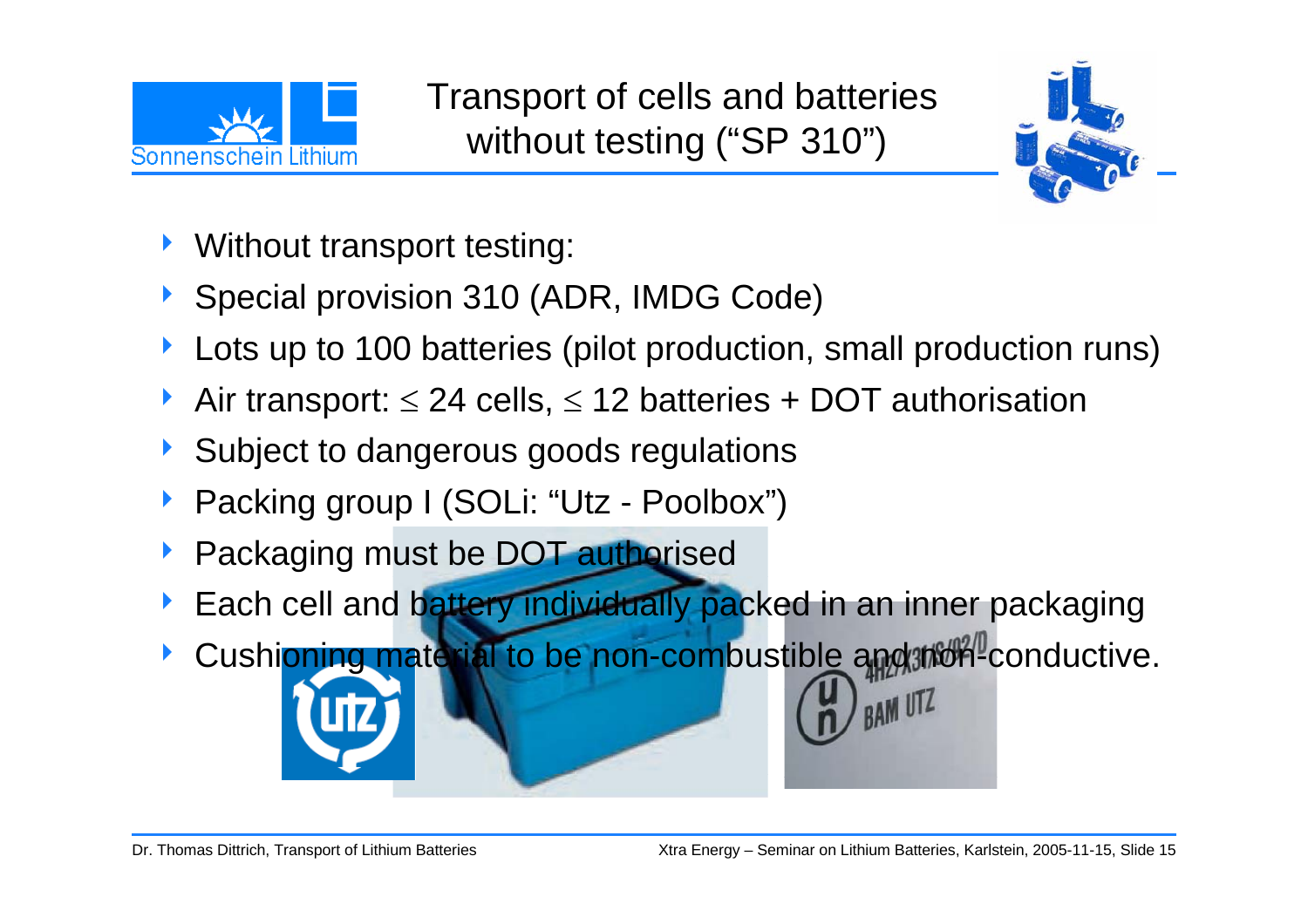



#### **TRUCK**

- ADR Special provision 636
- $\bullet$  Package marking "USED LITHIUM BATTERIES"
- **AIRCRAFT** 
	- IATA Packing instruction 903
	- Batteries forbidden from transport if below 2 Volts
- $\blacktriangleright$  GENERAL
	- Must fulfill all other Dangerous Goods Regulations same as unused batteries
- **EXECUTE CONCLUSION** 
	- Ship batteries for disposal by truck and ship.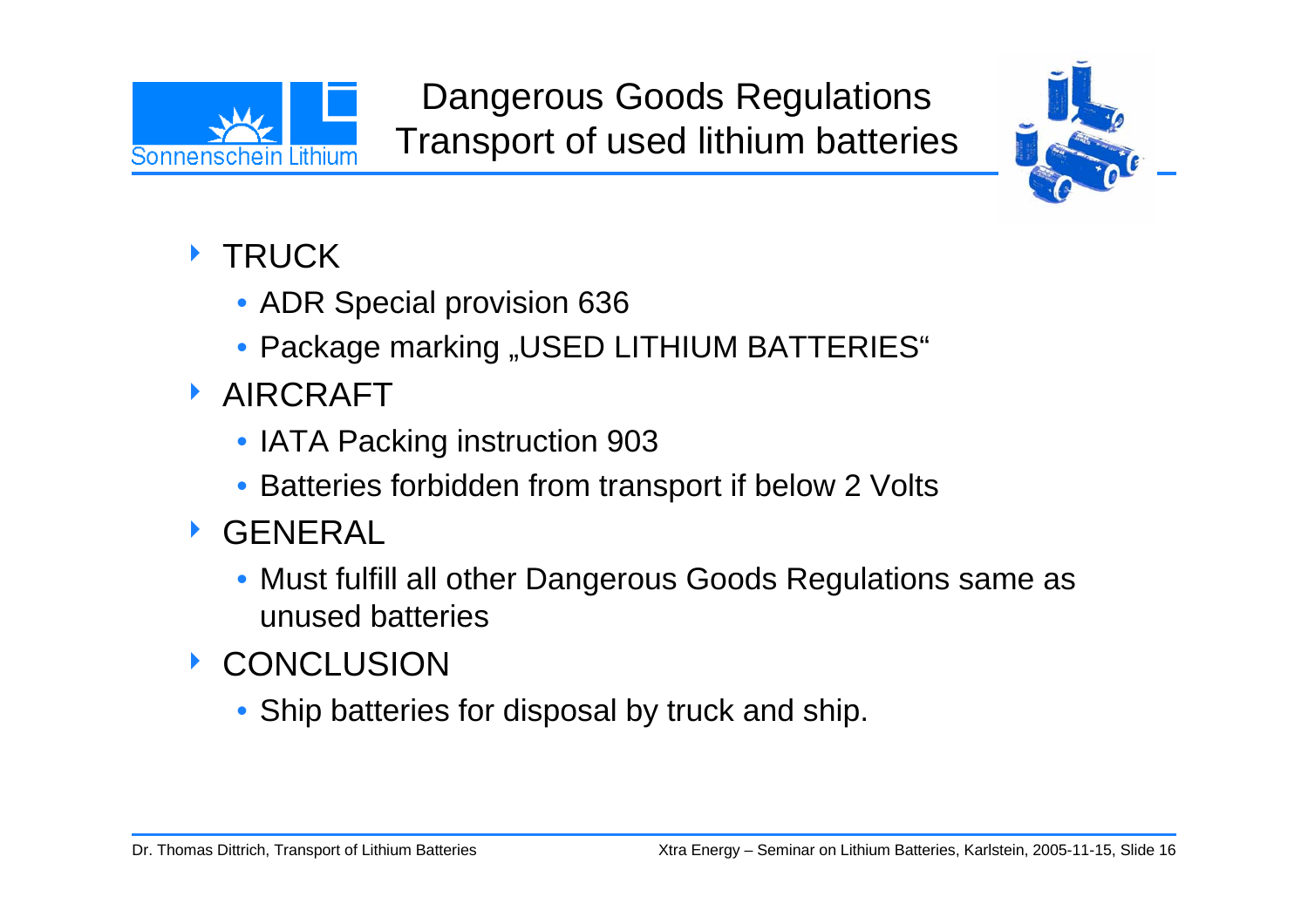

## Dangerous Goods Regulations Packaging - Definitions





#### **4. Package**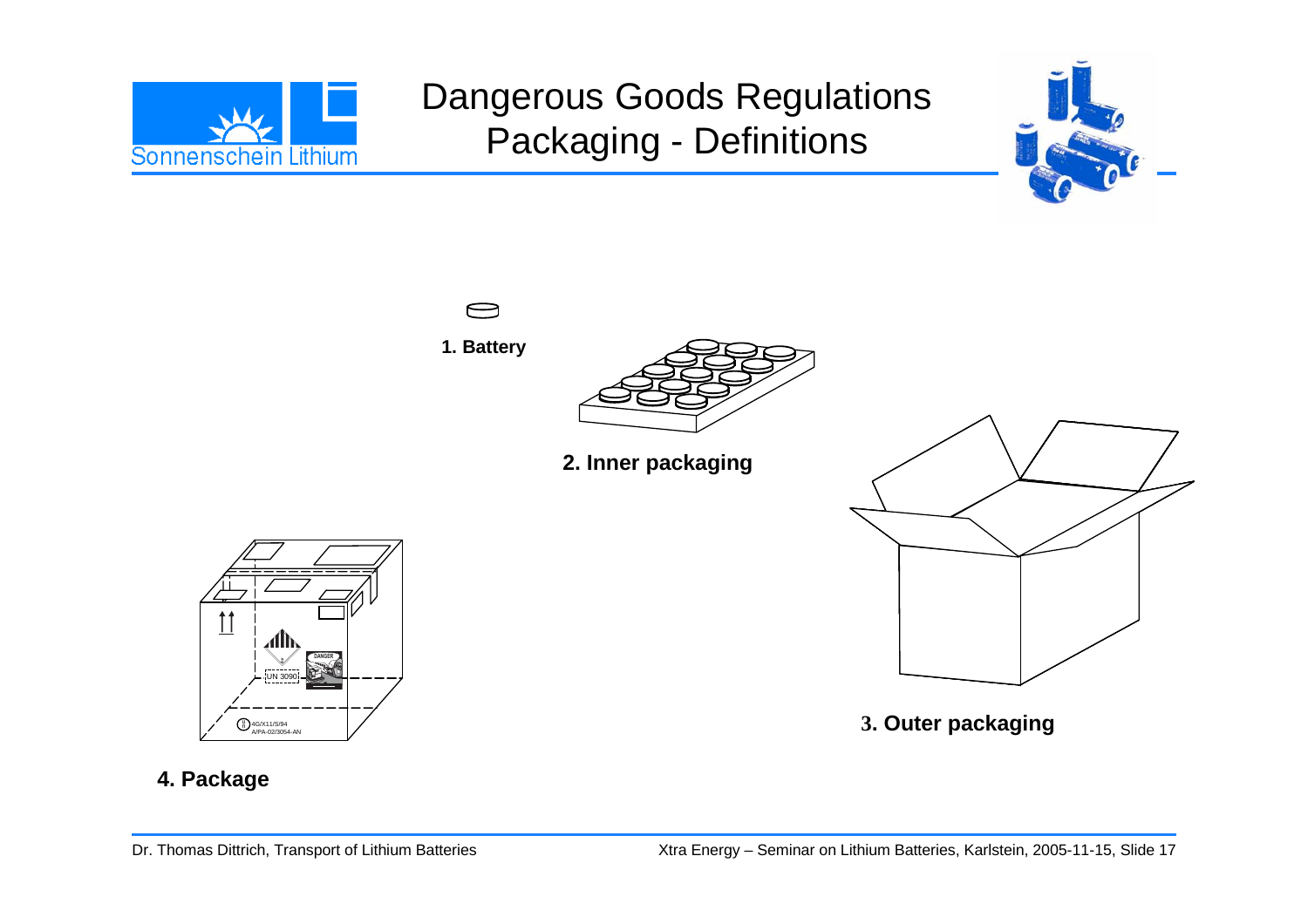

## Dangerous Goods Regulations Packaging - Definitions





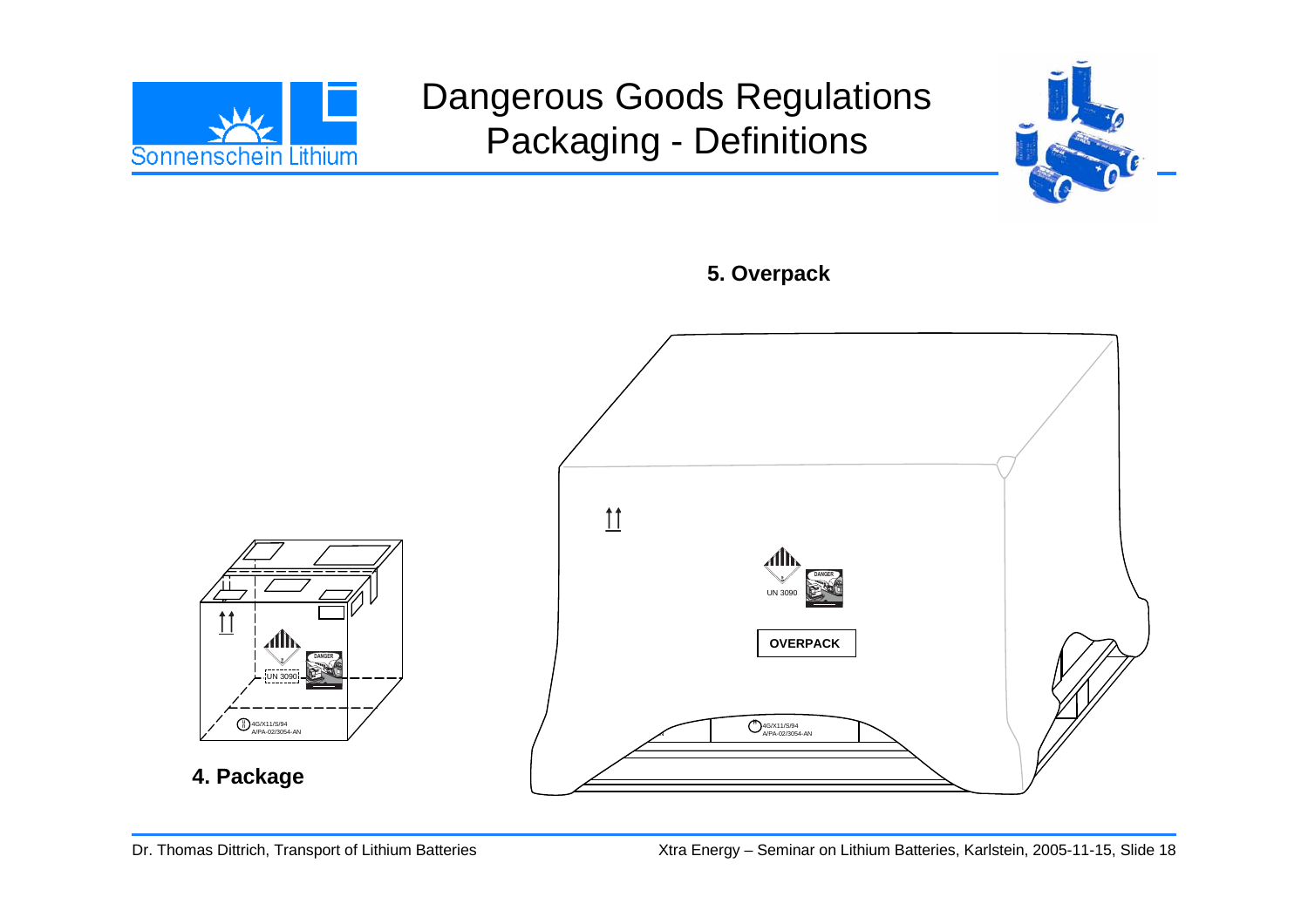



▶ Package (packaging group II) with labels and marking

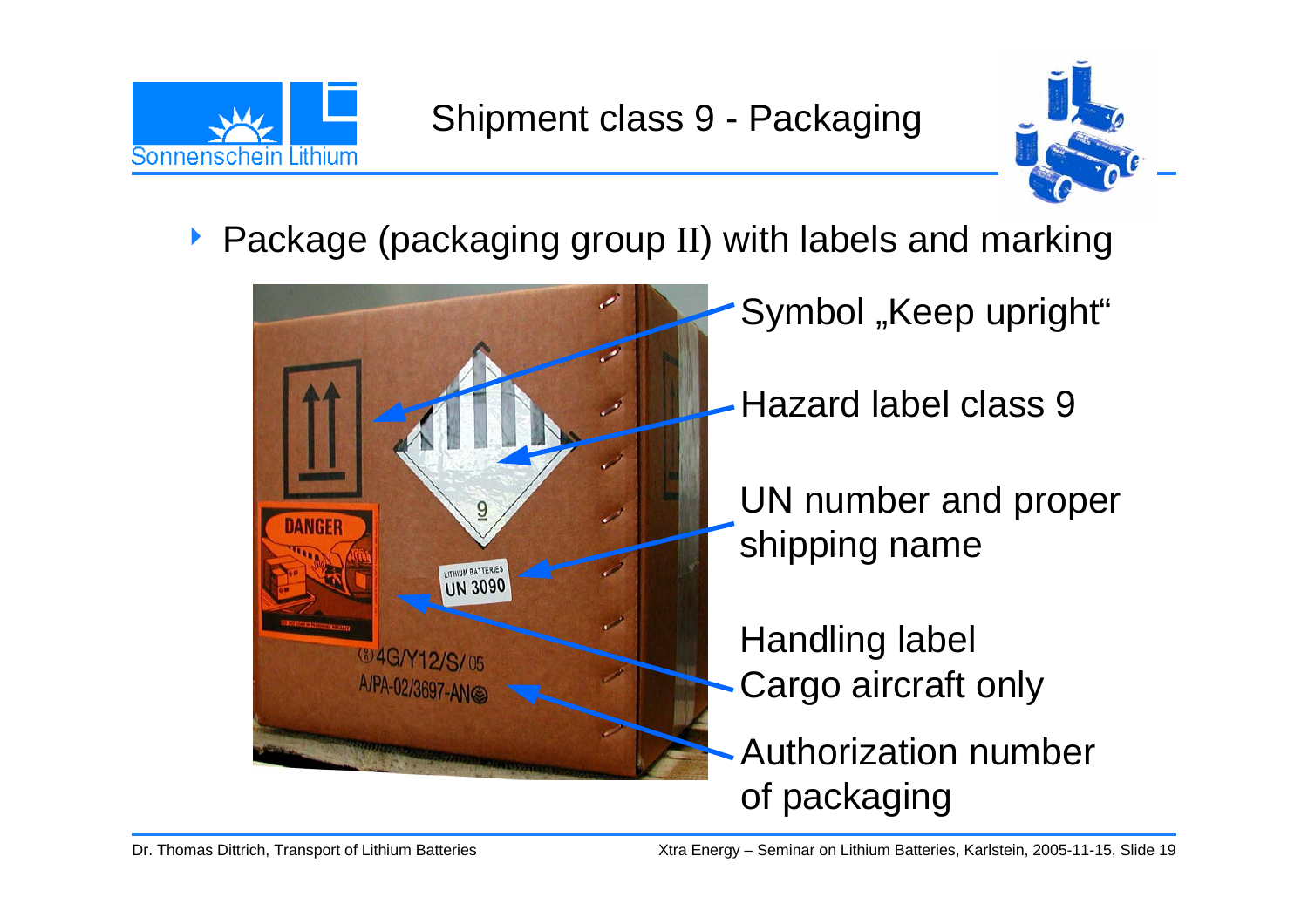

Dangerous goods packaging – Authorisation number



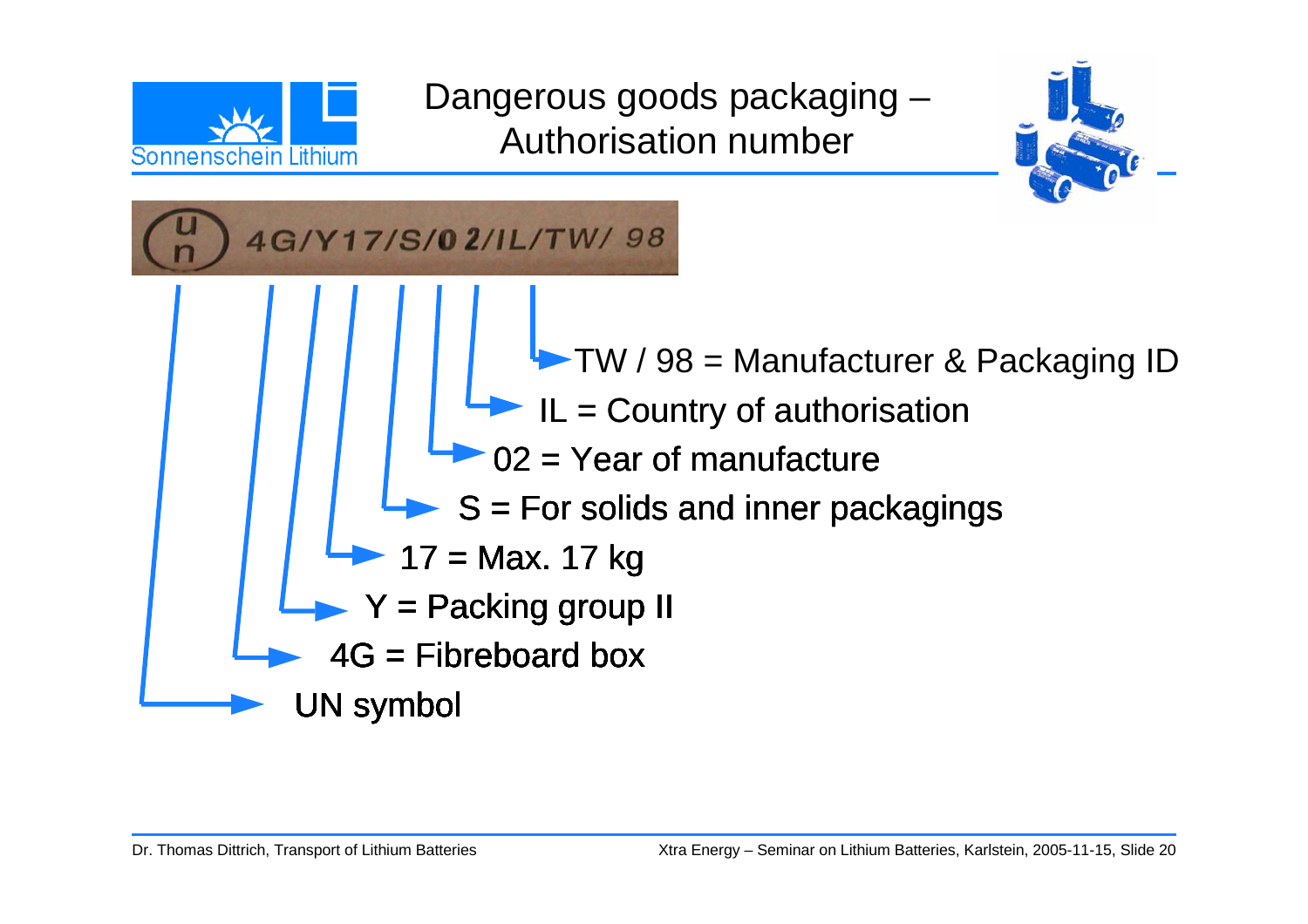

#### Shipper's Declaration



| Shipper<br>Sonnenschein Lithium GmbH<br>Industriestraße 22<br>63654 Büdingen / Hessen<br><b>Federal Republic of Germany</b>                                                                                                                                                                                                             |                              |                       |                                                                                                                                                                                                                                             | Air Waybill No.<br>Page 1 of 1 Pages<br>Shipper's Reference Number<br>(optional) |                                                                                       |                  |               |
|-----------------------------------------------------------------------------------------------------------------------------------------------------------------------------------------------------------------------------------------------------------------------------------------------------------------------------------------|------------------------------|-----------------------|---------------------------------------------------------------------------------------------------------------------------------------------------------------------------------------------------------------------------------------------|----------------------------------------------------------------------------------|---------------------------------------------------------------------------------------|------------------|---------------|
| Consignee<br><b>ROCCAS ICCP SRL</b><br>SOS, PANTELIMON NO. 10-12<br>Et. 6. SECTOR 2<br>BUCHAREST 77104 / ROMANIA                                                                                                                                                                                                                        |                              |                       |                                                                                                                                                                                                                                             |                                                                                  |                                                                                       |                  |               |
| Two completed and signed copies of this Declaration must<br>be handed to the operator.                                                                                                                                                                                                                                                  |                              |                       |                                                                                                                                                                                                                                             |                                                                                  | <b>WARNING</b>                                                                        |                  |               |
| <b>TRANSPORT DETAILS</b>                                                                                                                                                                                                                                                                                                                |                              |                       |                                                                                                                                                                                                                                             |                                                                                  | Failure to comply in all respects with the applicable                                 |                  |               |
| This shipment is within the<br>Airport of Departure:<br>limitations prescribed for:<br>(delete non-applicable)<br>Frankfurt<br>PASSENGER CALLED<br>AND CARGO<br>AIRCRAFT<br>BRAZOC                                                                                                                                                      |                              |                       | Dangerous Goods Regulations may be in breach of<br>the applicable law, subject to legal penalties. This<br>Declaration must not, in any circumstances, be completed and/or signed by a consolidator, a<br>forwarder or an IATA cargo agent. |                                                                                  |                                                                                       |                  |               |
| Airport of Destination:                                                                                                                                                                                                                                                                                                                 | <b>BUCHAREST</b>             |                       |                                                                                                                                                                                                                                             | Shipment type: (delete environment)                                              |                                                                                       |                  |               |
| NATURE AND QUANTITY OF DANGEROUS GOODS                                                                                                                                                                                                                                                                                                  |                              |                       |                                                                                                                                                                                                                                             |                                                                                  |                                                                                       |                  |               |
| Dangerous Goods Identification                                                                                                                                                                                                                                                                                                          |                              |                       |                                                                                                                                                                                                                                             |                                                                                  |                                                                                       |                  |               |
| Proper Shipping Name                                                                                                                                                                                                                                                                                                                    | Class<br>or<br>Divi-<br>sion | UN<br>or<br>ID<br>No. | Pack-<br>ing<br>Group                                                                                                                                                                                                                       | Subsi-<br>diary<br><b>Risk</b>                                                   | Quantity and<br>type of packing                                                       | Packing<br>Inst. | Authorization |
| LITHIUM BATTERIES,<br><b>LIQUID CATHODE</b>                                                                                                                                                                                                                                                                                             | 9                            | UN<br>3090            | $^{11}$                                                                                                                                                                                                                                     |                                                                                  | 1 x 4G-carton<br>gr weight 2,3 kgs                                                    | 903              |               |
| Additional Handling Information                                                                                                                                                                                                                                                                                                         |                              |                       |                                                                                                                                                                                                                                             |                                                                                  | Emergency phone: (0049) 6042 / 81-284                                                 |                  |               |
| hereby declare that the contents of this consignment are fully and<br>accurately described above by the proper shipping name, and are classified, packaged, marked and labelled/placarded, and are in all<br>respects in proper condition for transport according to applicable<br>international and national governmental regulations. |                              |                       |                                                                                                                                                                                                                                             |                                                                                  | Bansel Hof' Export Clerk<br>Boaringer This 29th May 2002<br>Signature<br>(see warning |                  |               |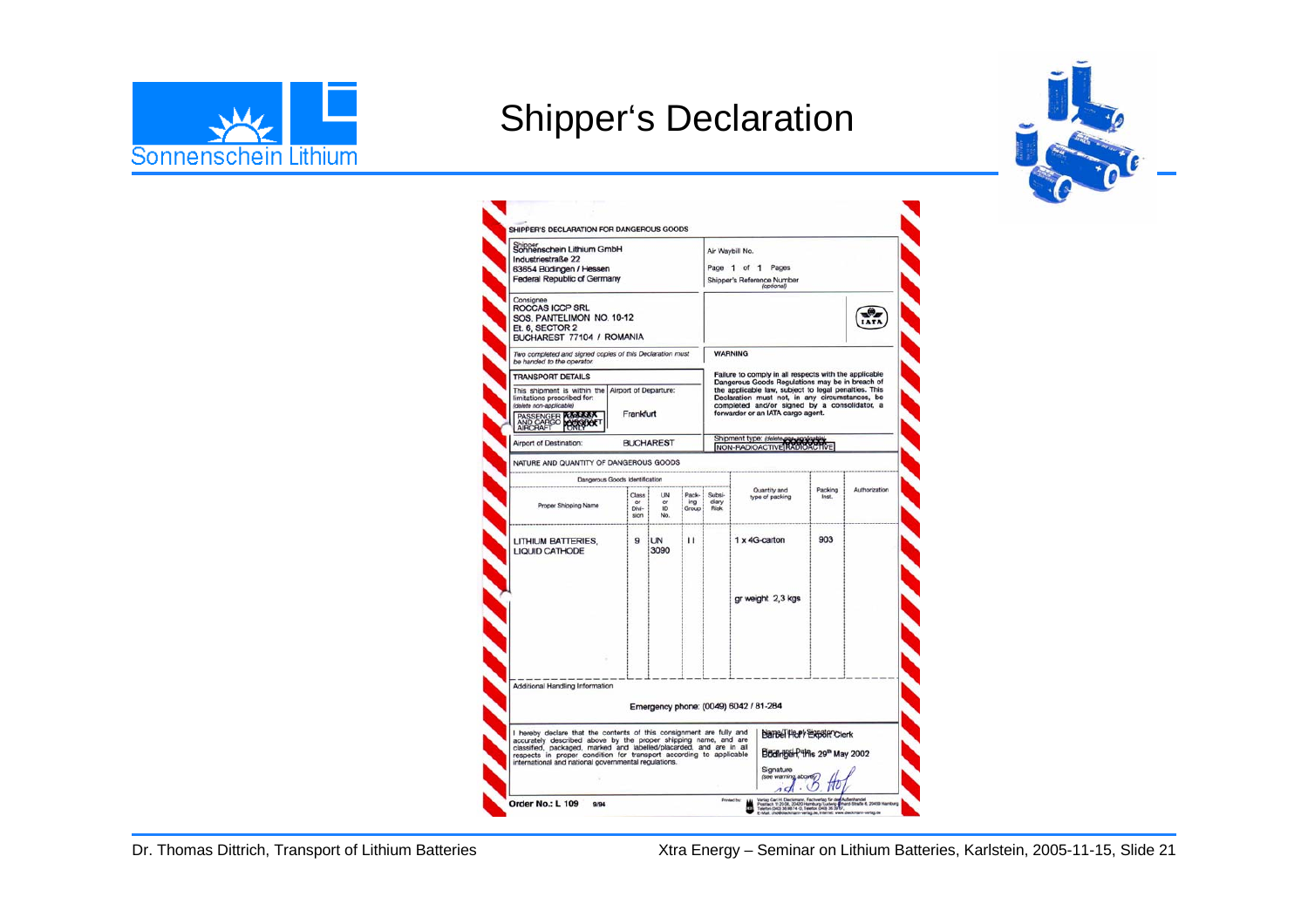



WHEN:

"New" lithium cells or batteries need to be tested if there is

- a change of more than 0,1 g or 20 % by mass, whichever is greater, to the electrodes or to the electrolyte, or
- **A** a change that would materially affect the test results

HOW:

Test methods are described in the UN Model Regulations, Handbook of tests and criteria (See also IEC 62281).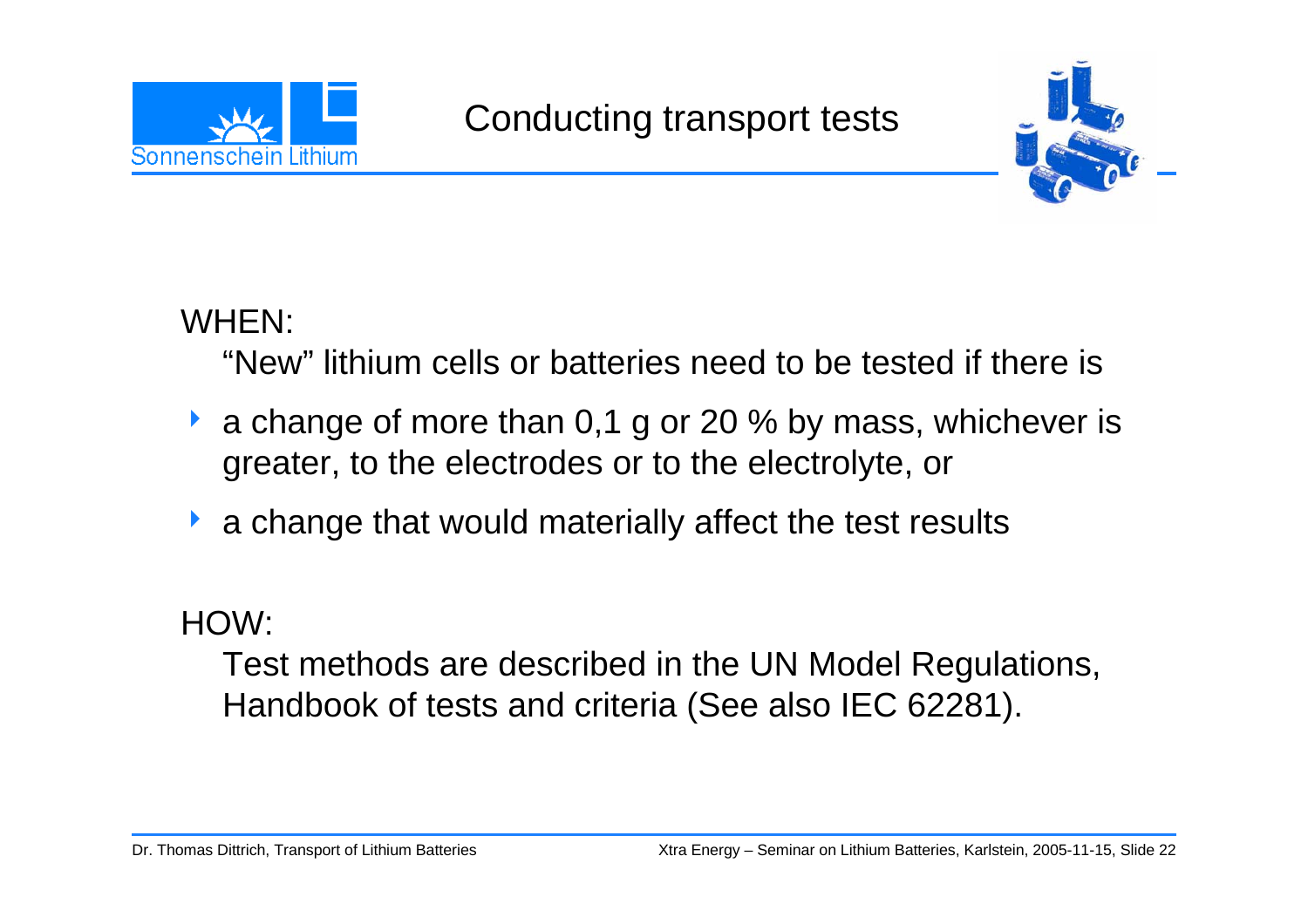



- 1. Altitude
- 2. Temperature
- 3. Vibration
- 4. Shock
- 5. Intentional short circuit
- 6. Impact (cells only)
- 7. Overcharge (rechargeable cells only)
- 8. Forced discharge (cells only).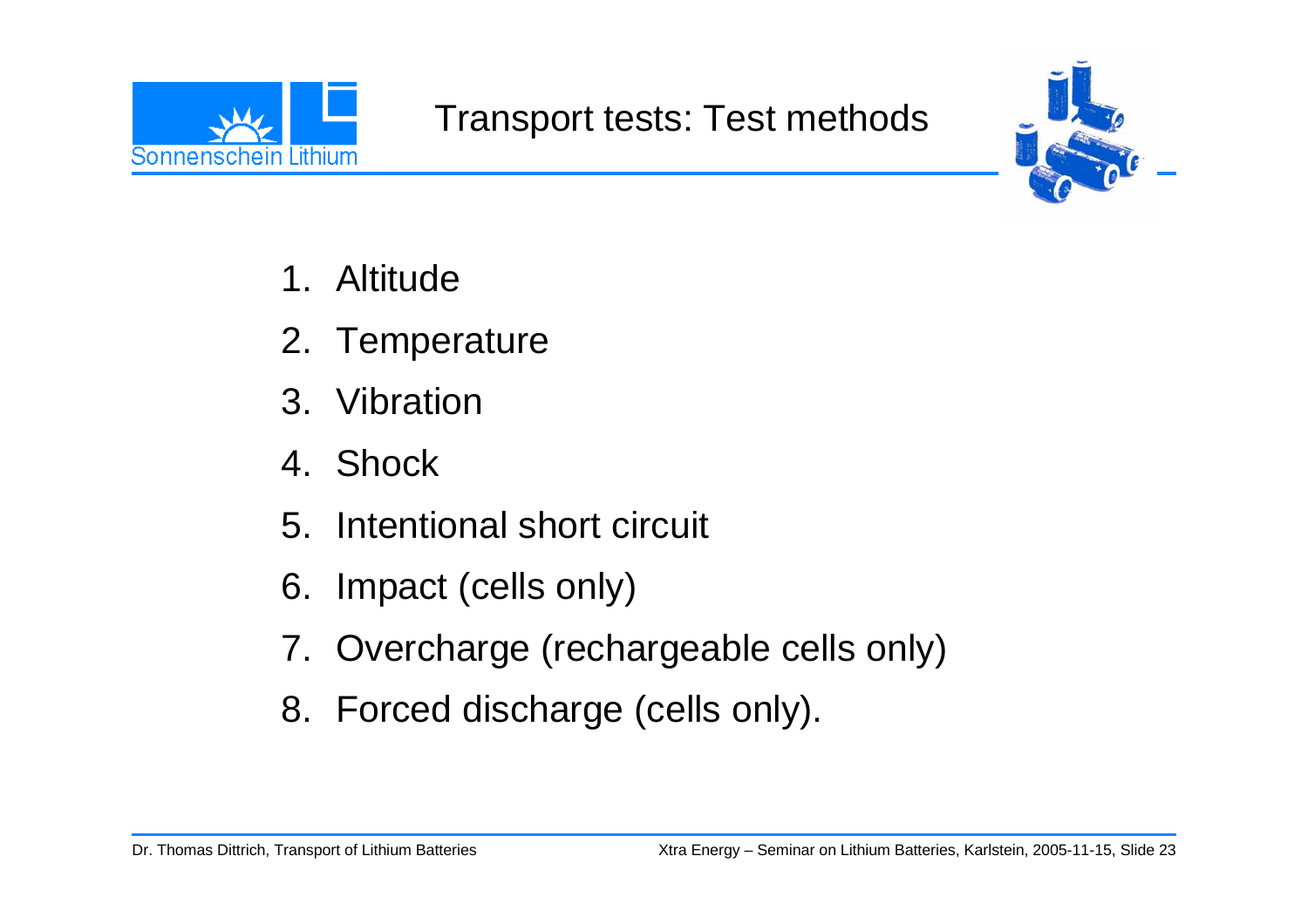

#### International Standards



#### $\blacktriangleright$ IEC 62281

*Safety tests for primary and secondary lithium cells and batteries during transport*

#### ▶ IEC 60086-4

*Primary batteries - Part 4: Safety of lithium batteries*

#### ▶ IEC 62133

*Secondary cells and batteries containing alkaline or other nonacid electrolytes - Safety requirements for portable sealed secondary cells, and for batteries made from them, for use in portable applications*

#### **EC 61960**

*Secondary cells and batteries containing alkaline or other nonacid electrolytes - Secondary lithium cells and batteries for portable applications.*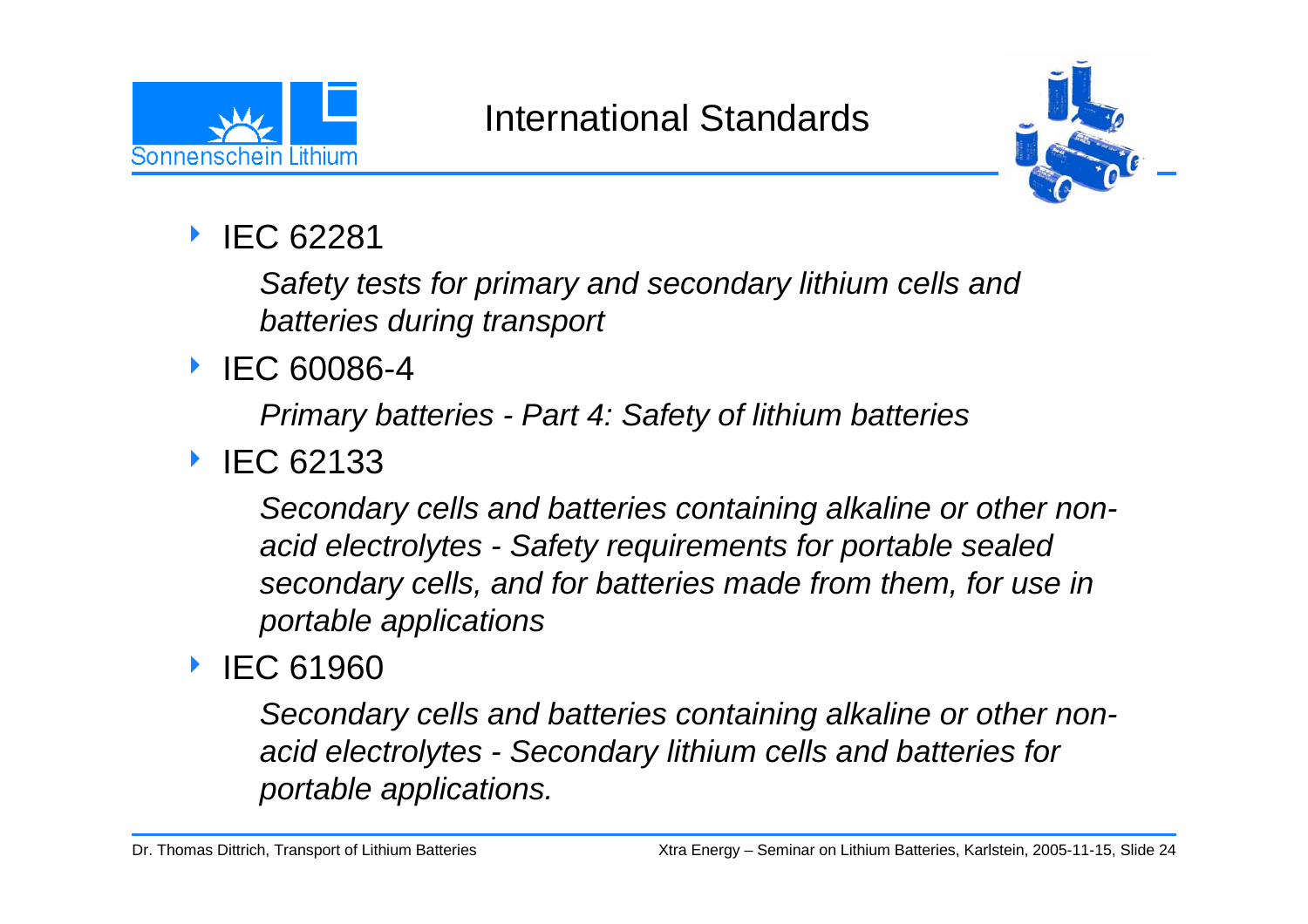



- ▶ Technical Notice Sonnenschein Lithium www.sonnenschein-lithium.de >> Products >> Safety & transport
- **ADR Dangerous Goods Regulations (Road / Railroad)** www.unece.org./trans/danger/publi/adr/adr\_e.html
- **IATA Dangerous Goods Regulations (Air transport)** e.g. ISBN 92-9195-318-0, by IATA, Montreal
- ▶ ZVEI Transport Brochure

(in German, unpublished, please refer to the speaker)

- 4 UN Recommendations on the Transport of Dangerous Goods www.unece.org/trans/danger/danger.htm
- ▶ UN Sub-Committee of Experts www.unece.org/trans/main/dgdb/dgsubc/c3age.html .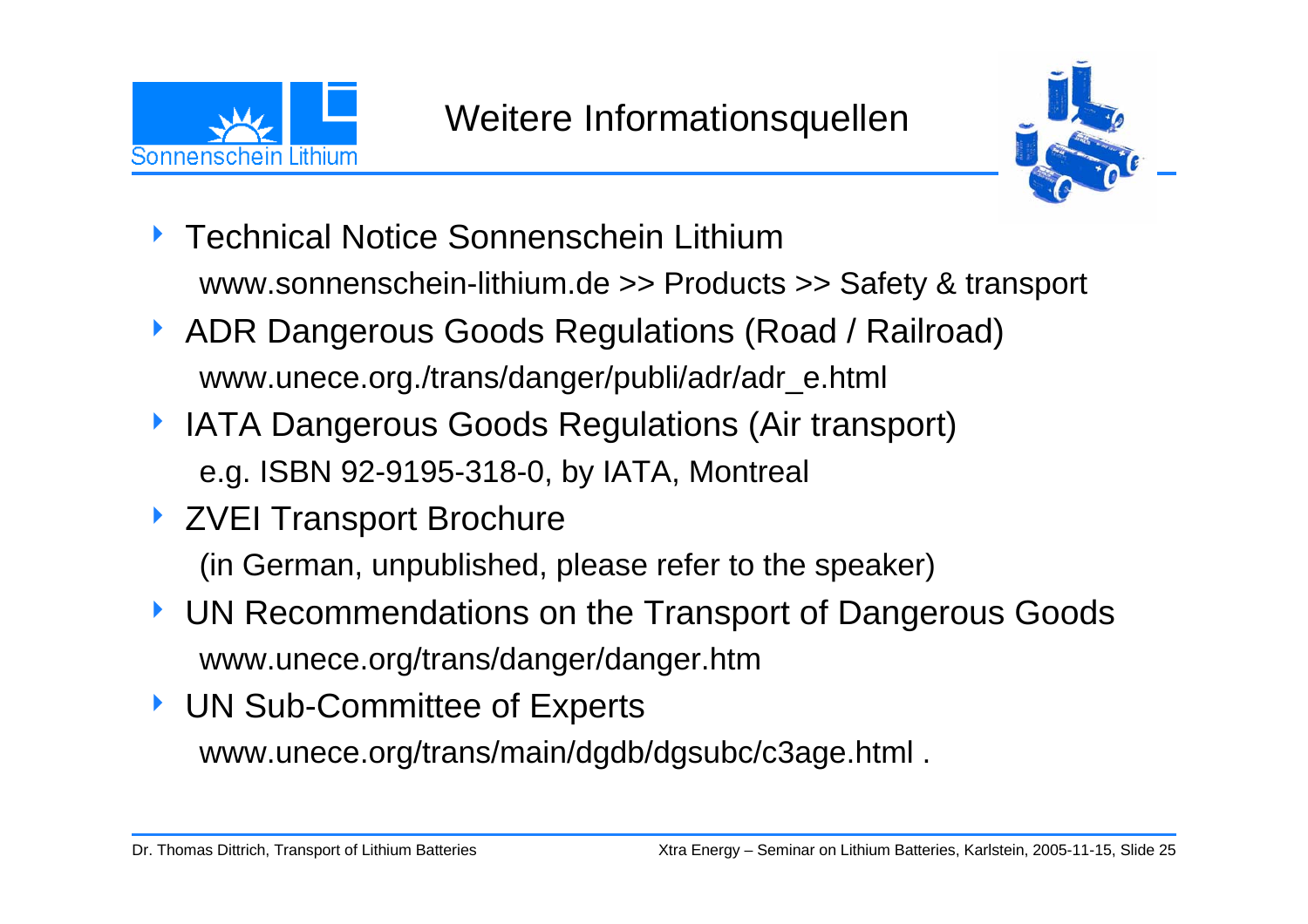

## Industrial Organizations



 $\blacktriangleright$ EPBA

> European Portable Battery Association www.epbaeurope.net

 $\blacktriangleright$ Eurobat

> Association of European Storage Battery Manufacturers www.eurobat.org

 $\blacktriangleright$ **Recharge** 

> The international association for the promotion and management of portable rechargeable batteries through their life cycle www.rechargebatteries.org

#### ▶ ZVEI

Zentralverband der Elektro-Industrie, Fachverband Batterien www.zvei.org

▶ PRBA

Portable Rechargeable Batteries Association (USA)

www.prba.org